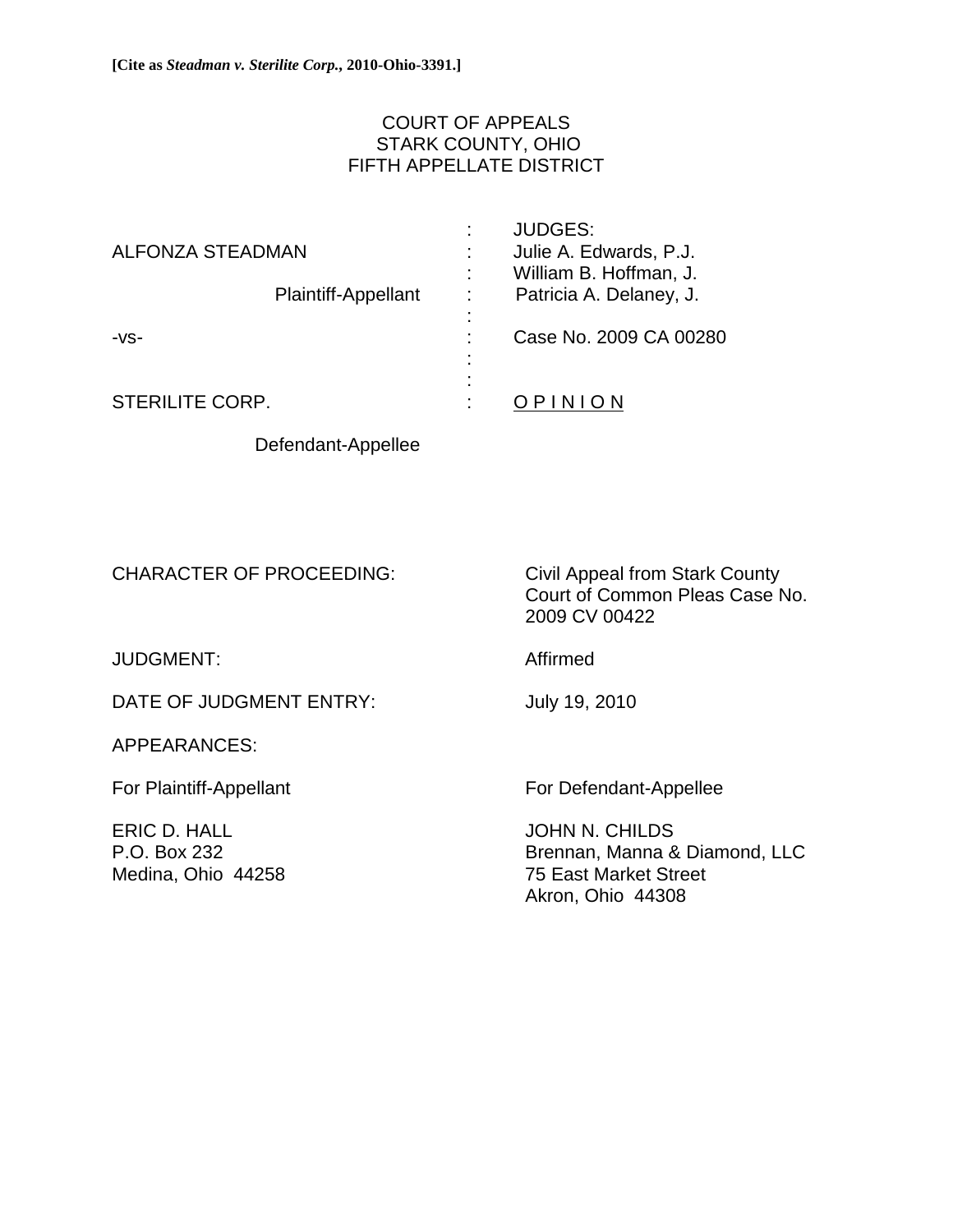### *Edwards, P.J.*

**{¶1}** Plaintiff-appellant, Alfonzo Steadman, appeals from the October 19, 2009, Judgment Entry of the Stark County Court of Common Pleas granting the Motion for Summary Judgment filed by defendant-appellee Sterilite Corporation.

## STATEMENT OF THE FACTS AND CASE

**{¶2}** Appellant Alfonzo Steadman, an over fifty (50) year old African-American man, was employed by appellee Sterilite Corporation from January 17, 2002, through September 15, 2006. The employment application that appellant signed on January 17, 2002 stated, in relevant part, as follows:

**{¶3}** "I hereby understand and acknowledge that unless otherwise defined by applicable law, any employment relationship with this organization is of an *'at will'* nature, which means that the Employee may resign at any time and the Employer may discharge Employee at any time with or without cause. It is further understood that this *'at will'* employment relationship may not be changed by any written document or by conduct unless such change is specifically acknowledged in writing by an authorized executive of this organization."

**{¶4}** In addition, the Employee Handbook provided to appellant after he was hired states that "Sterilite is an 'at will' employer in that your employment may be terminated with or without cause and with or without notice at any time at the option of either you or Sterilite, except as otherwise provided by law." The handbook further states that it is not intended to create an employment agreement between Sterilite and its employees and that "[n]o statement or promise by a supervisor, manager or department head, either verbal or written, may be interpreted as a change in policy nor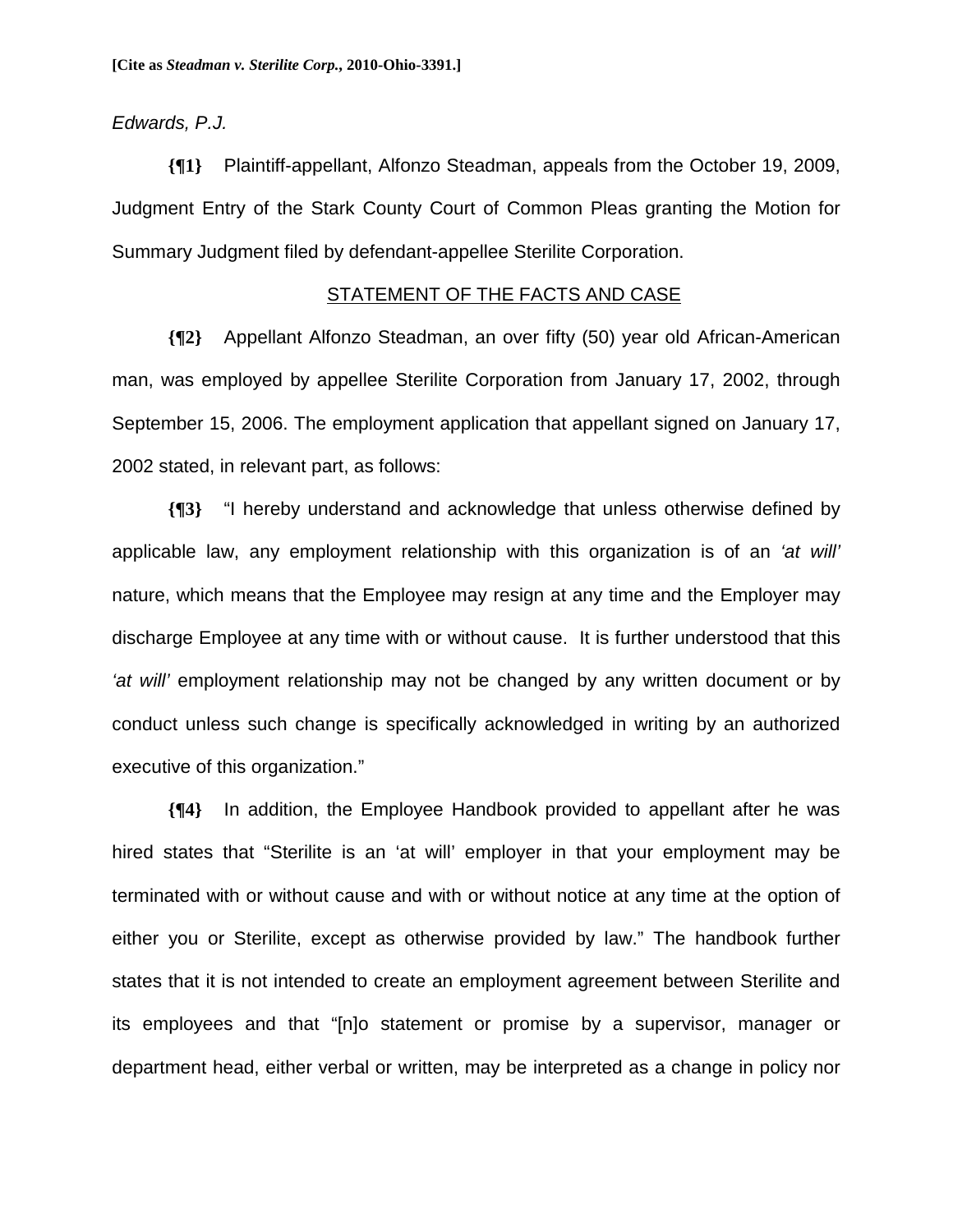will it constitute an employment agreement with any employee." While appellant was provided with a copy of the handbook and had a chance to read it appellant testified during his deposition that he did not read the same. Appellant also testified in his deposition that he was verbally advised that he was an at-will employee during appellant's orientation training and that he understood that he was an at-will employee.

**{¶5}** During his employment with appellee, appellant received ten (10) Employee Warning Notices. The following is a summary of the dates of the notices and the specific violations alleged therein:

- **{¶6}** December 26, 2002: Absence.
- **{¶7}** March 31, 2003: Defective Work and Carelessness.
- **{¶8}** September 10, 2003: Lateness/Tardy and Absence.
- **{¶9}** September 30, 2003: Defective Work and Carelessness.
- **{¶10}** October 13, 2003: Defective Work and Carelessness.
- **{¶11}** February 19, 2004: Defective Work and Carelessness.
- **{¶12}** February 1, 2005: Lateness/Tardy.
- **{¶13}** May 12, 2005: Defective Work and Carelessness.
- **{¶14}** May 23, 2005: Defective Work and Carelessness.
- **{¶15}** May 24, 2005: Defective Work and Carelessness.
- **{¶16}** All of the notices were signed by appellant.

**{¶17}** With respect to his February 19, 2004, and May 24, 2005, violations, appellant received three day suspensions for defective work and carelessness. He testified during his deposition that the suspensions were appropriate. In addition to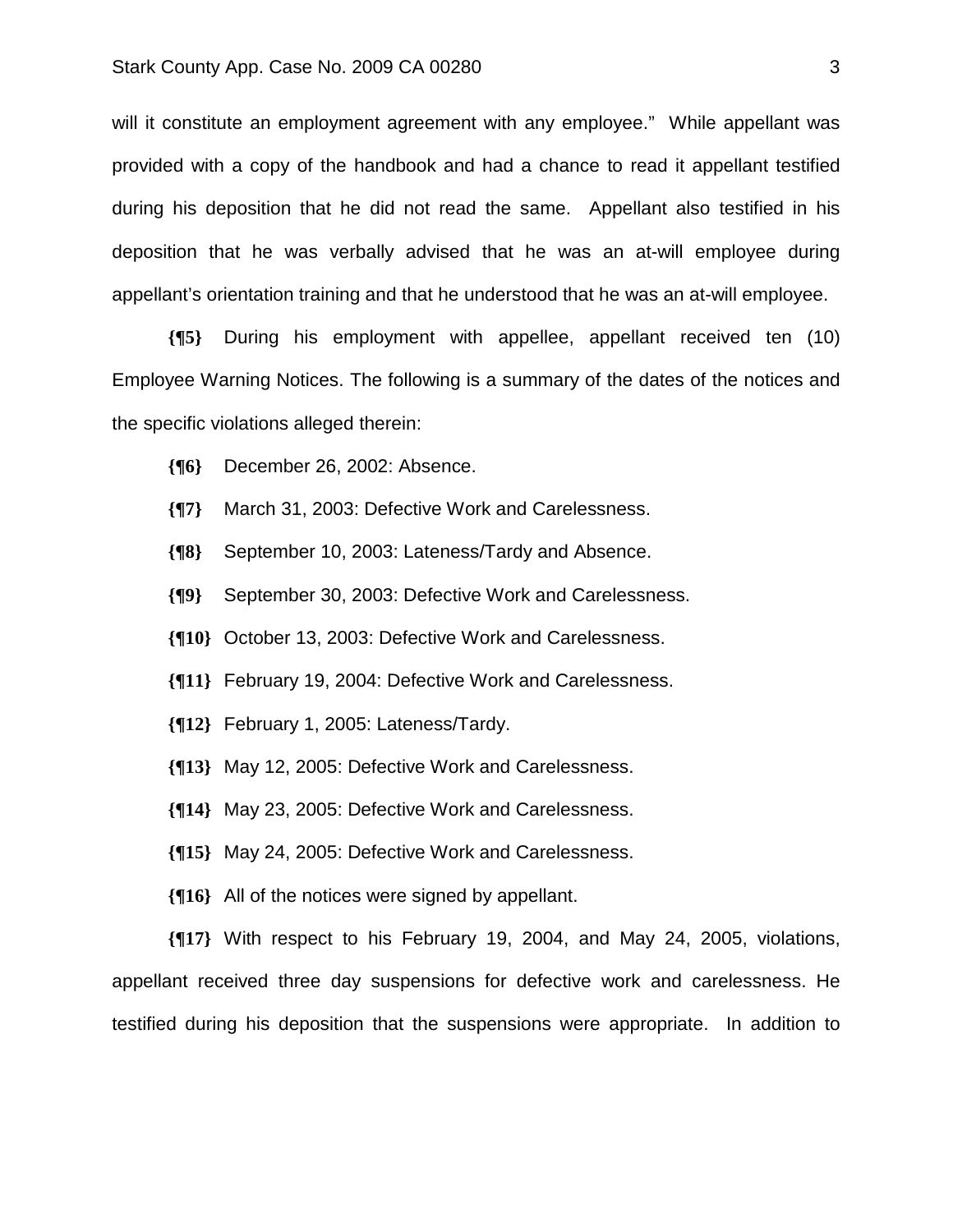appellant, another African-American employee and a Caucasian employee received three day suspensions as a result of the May 24, 2005, incident.

**{¶18}** Appellant also was involved in an altercation with Darlene Young, a Caucasian employee, in October of 2004. As a result, both appellant and Young were informed during a meeting with Dave Erskine, appellee's Traffic Manager, that they were expected to come to work and do their jobs while abiding by the standards of conduct set forth in the Employee Handbook. Both appellant and Young, who indicated during the meeting that they had received a copy of the handbook, were told that documentation from their conversation with Erskine would be placed in their respective files and that any similar future behavior would lead to disciplinary action.

**{¶19}** Appellant was involved in another incident involving Darlene Young on February 24, 2006. As a result, appellant received a Letter of Concern dated March 2, 2006, signed by Erskine and Dennis Foltz, appellee's Plant Manager, concerning his failure to follow appellee's safety procedures and his inappropriate and unacceptable behavior towards his co-workers and his supervisor. The letter stated, in relevant part, as follows:

**{¶20}** "We have counseled you on more than one occasion surrounding your failure to follow established safety procedures as well as your unacceptable behavior towards your co-workers and your Supervisors and have advised you that behavior of this nature will not be tolerated under any circumstances.

**{¶21}** "Alfonza, your job is now in jeopardy. You will lose your job if we need to address a situation of a similar nature with you."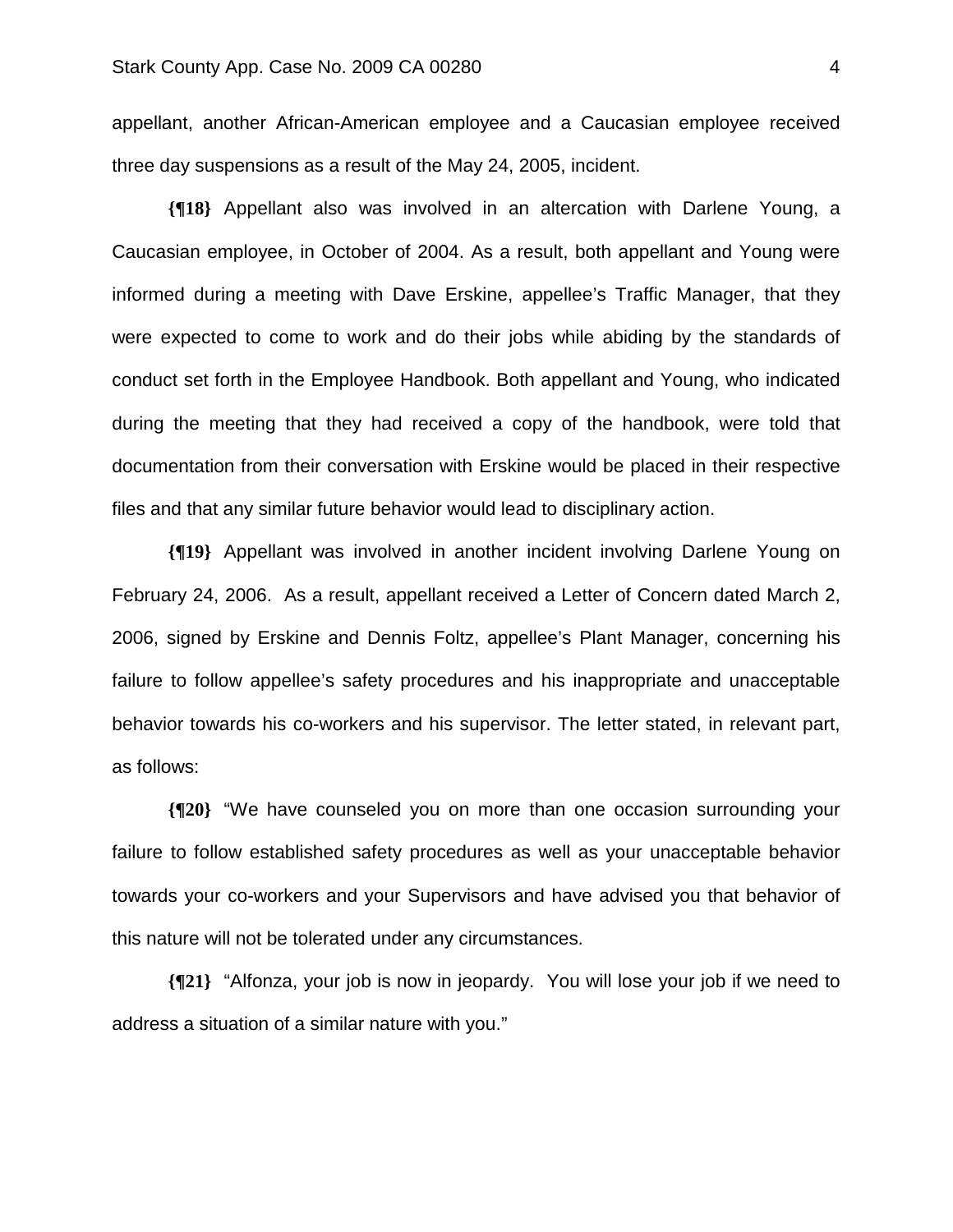**{¶22}** On September 8, 2006, appellant was involved in an incident involving a Caucasian temporary worker named Harold Taylor. During the incident, Taylor allegedly stated as follows to appellant: "My mother didn't tell me she had you." Appellant testified that he believed that such comment was racist in nature. When asked during his deposition why he believed the same was a racial comment, appellant stated as follows: Because he was white, and I'm black. And what's his Mamma doing having a black baby?" Transcript of Appellant's deposition at 29. Appellant agreed that Taylor did not say anything about appellant's color in the statement. As a result of the incident, appellant filed a complaint dated September 11, 2006, with Judy Ellison, appellee's Resource Manager, alleging that Taylor had discriminated against him. Another employee, James Miller, filed a statement about the incident on or about September 8, 2006. Miller, in his statement, indicated that appellant had yelled and cursed at Miller and Taylor during a disagreement.

**{¶23}** As a result of appellant's complaint, Judy Ellison conducted an investigation into the incident. During her investigation, Ellison spoke with two of appellee's employees. Two other temporary employees were interviewed by representatives from the temporary employment agency that they were hired through. All four of the employees stated that appellant had been unsafe during his operation of a tow motor and had engaged in inappropriate conduct toward other employees, including using inappropriate language. Pending further investigation, appellant was suspended. Appellant was then terminated on September 15, 2006, based upon his past performance and the September 8, 2006, incident.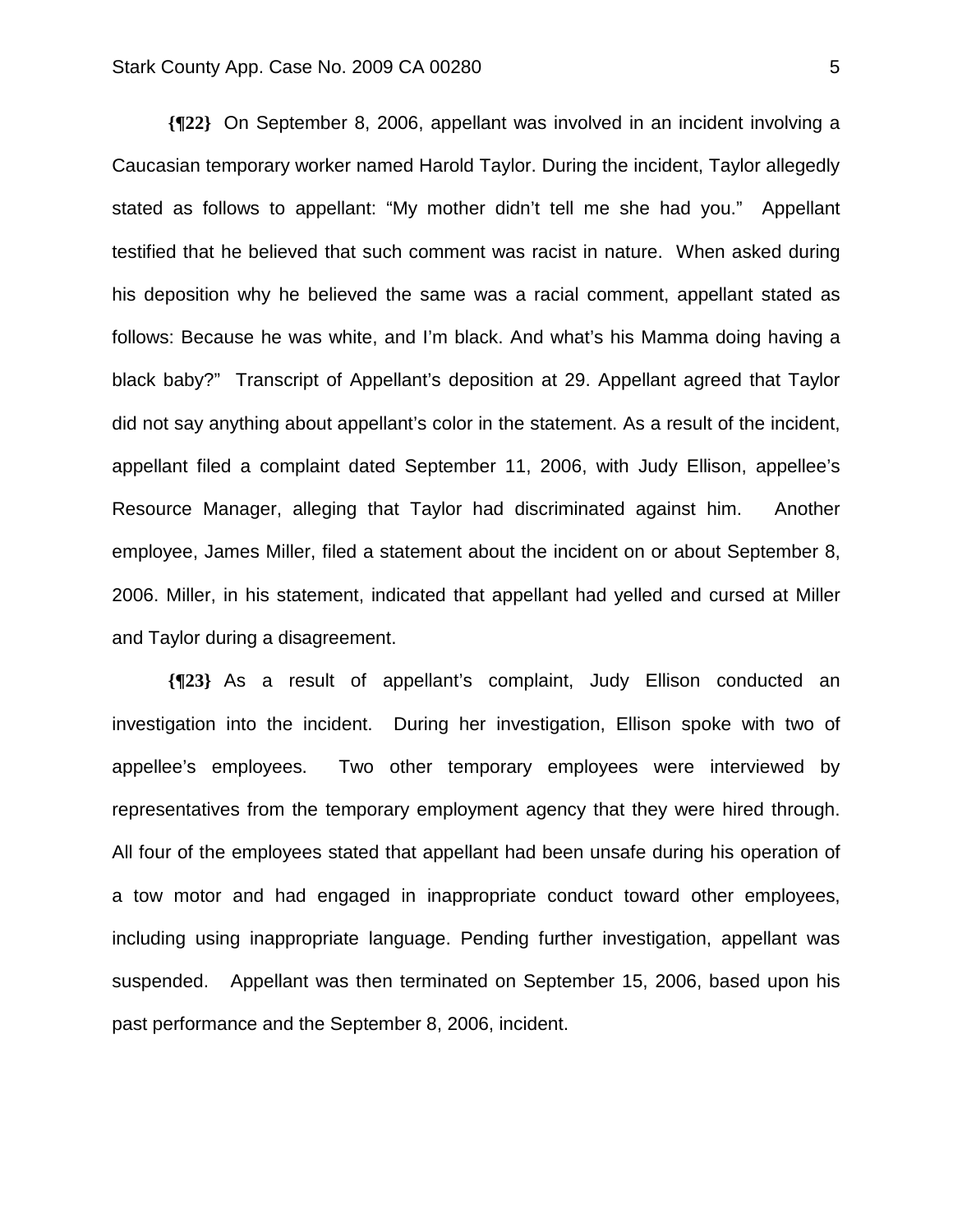**{**[24} On January 30, 2009, appellant filed a complaint<sup>1</sup> against appellee, alleging race and age discrimination, promissory estoppel, implied contract and intentional infliction of emotional distress. On August 21, 2009, appellee filed a Motion for Summary Judgment. Pursuant to a Judgment Entry filed on October 19, 2009, the trial court granted such motion.

**{¶25}** Appellant now raises the following assignment of error on appeal:

**{¶26}** "THE TRIAL COURT ERRED WHEN IT GRANTED APPELLEE'S MOTION FOR SUMMARY JUDGMENT WHEN GENUINE ISSUES OF MATERIAL FACT EXISTED REGARDING APPELLANT'S CLAIMS."

I

**{¶27}** Appellant, in his sole assignment of error, argues that the trial court erred in granting appellee's Motion for Summary Judgment. We disagree.

**{¶28}** Summary judgment proceedings present the appellate court with the unique opportunity of reviewing the evidence in the same manner as the trial court. *Smiddy v. The Wedding Party, Inc.* (1987), 30 Ohio St.3d 35, 36, 506 N.E.2d 212. As such, we must refer to Civ.R. 56(C) which provides, in pertinent part:

**{¶29}** "Summary judgment shall be rendered forthwith if the pleadings, depositions, answers to interrogatories, written admissions, affidavits, transcripts of evidence in the pending case and written stipulations of fact, if any, timely filed in the action, show that there is no genuine issue as to any material fact and that the moving party is entitled to judgment as a matter of law. \* \* \* A summary judgment shall not be rendered unless it appears from the evidence or stipulation, and only from the evidence or stipulation, that reasonable minds can come to but one conclusion and that

1

 $1$  The complaint was a refiled complaint.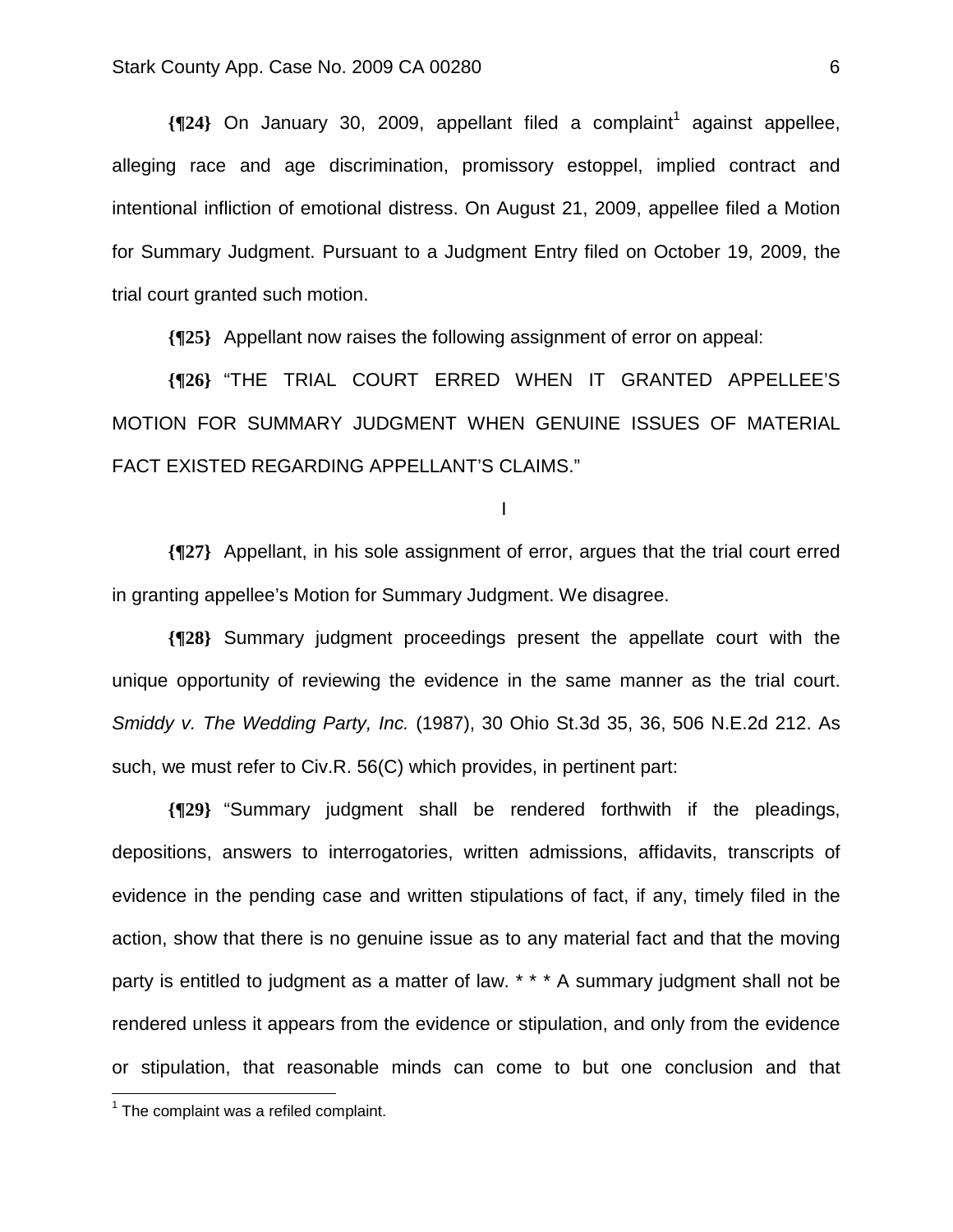conclusion is adverse to the party against whom the motion for summary judgment is made, that party being entitled to have the evidence or stipulation construed most strongly in the party's favor."

**{¶30}** Pursuant to the above rule, a trial court may not enter summary judgment if it appears a material fact is genuinely disputed. The party moving for summary judgment bears the initial burden of informing the trial court of the basis for its motion and identifying those portions of the record that demonstrate the absence of a genuine issue of material fact. The moving party may not make a conclusory assertion that the non-moving party has no evidence to prove its case. The moving party must specifically point to some evidence which demonstrates the non-moving party cannot support its claim. If the moving party satisfies this requirement, the burden shifts to the non-moving party to set forth specific facts demonstrating there is a genuine issue of material fact for trial. *Vahila v. Hall*, 77 Ohio St.3d 421, 429, 1997-Ohio-259, 674 N.E.2d 1164, citing *Dresher v. Burt*, 75 Ohio St.3d 280, 1996-Ohio-107, 662 N.E.2d 264.

**{¶31}** As is stated above, appellant contends that the trial court erred in granting summary judgment in favor of appellee on appellant's implied contract claim. Appellant appears to argue that the Employee Handbook was a contract of employment. However, as a general rule in Ohio, employee handbooks do not constitute an employment contract. *Stembridge v. Summit Acad. Mgmt.*, Summit App. No. 23083, 2006-Ohio-4076. The handbook is simply a unilateral statement of rules and policies creating no obligations or rights. *Tohline v. Cent. Trus. Co*. (1988), 48 Ohio App.3d 280, 549 N.E.2d 1223.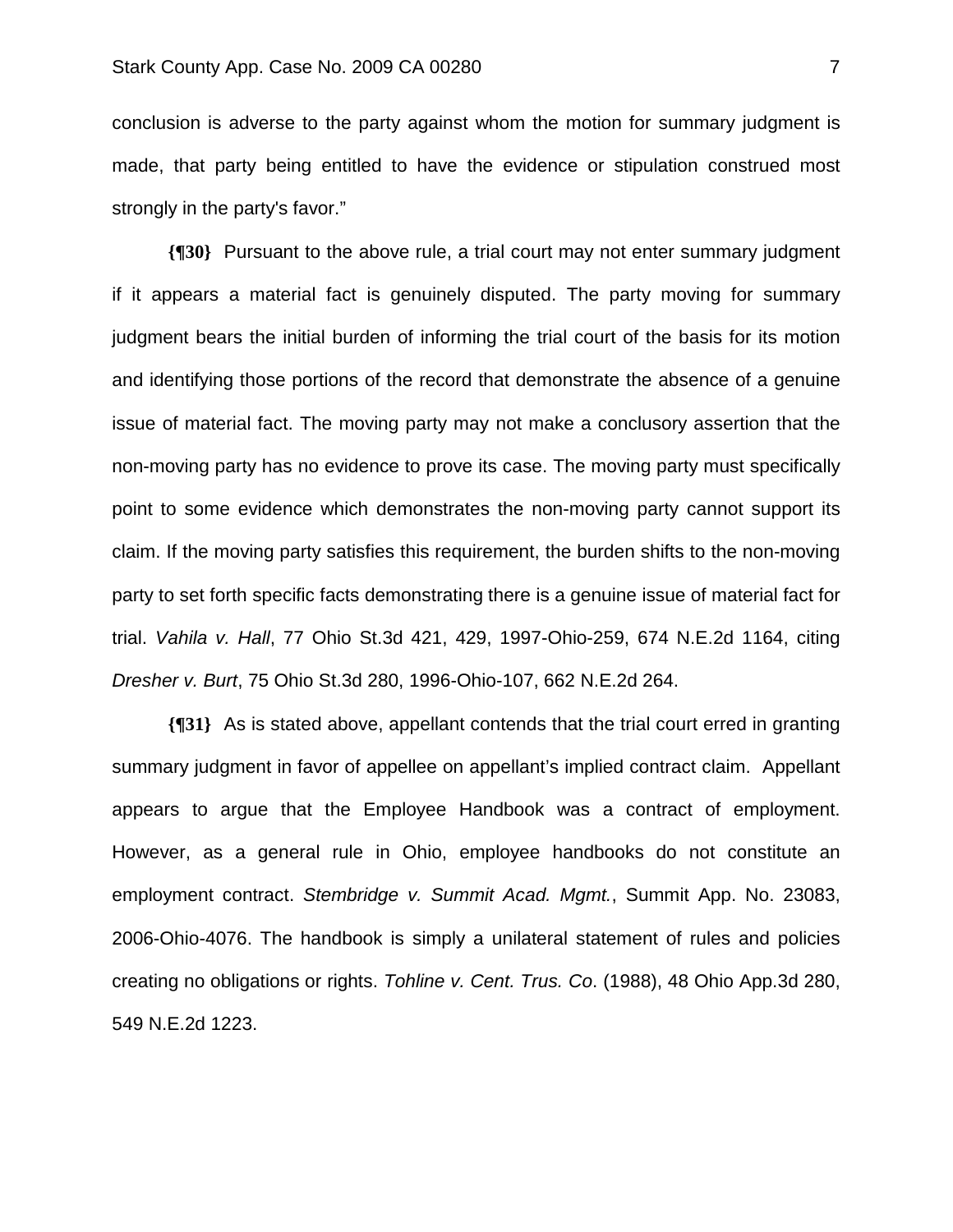**{¶32}** The Ninth District Court of Appeals addressed the issue raised herein in *Stembridge v. Summit Acad. Mgt*., supra,

**{¶33}** "An employment relationship is terminable at the will of either party unless expressly stated otherwise. (Citation omitted). *Henkel v. Educational Research Council of Am.* (1976), 45 Ohio St.2d 249, 255, 344 N.E.2d 118. However, the employment-at will doctrine is the subject of two exceptions: (1) the existence of an implied or express contract which alters the terms of discharge; and (2) the existence of promissory estoppel where representations or promises were made to an employee. *Mers v. Dispatch Printing Co.* (1985), 19 Ohio St.3d 100, 104, 483 N.E.2d 150….

**{¶34}** "Generally, employee handbooks do not constitute an employment contract. *Rudy v. Loral Defense Sys.* (1993), 85 Ohio App.3d 148, 152, 619 N.E.2d 449. This Court has previously held that "'employee manuals and handbooks are usually insufficient, by themselves, to create a contractual obligation upon an employer.' " *Gargasz v. Nordson Corp*. (1991), 68 Ohio App.3d 149, 155, 587 N.E.2d 475, quoting *Manofsky v. Goodyear Tire & Rubber Co.* (1990), 69 Ohio App.3d 663, 591 N.E.2d 752. Evidence of an employee handbook may be considered when deciding whether an implied contract exists, but its existence alone is not dispositive of the question. *Wright v. Honda of Am. Mfg., Inc.* (1995), 73 Ohio St.3d 571, 574-575, 653 N.E.2d 381.

**{¶35}** "In *Karnes v. Doctors Hospital* (1990), 51 Ohio St.3d 139, 141, 555 N.E.2d 280, the Ohio Supreme Court held that an employee handbook that expressly disclaimed any employment contract could not be characterized as an employment contract. This Court has also addressed disclaimers and found that " '[a]bsent fraud in the inducement, a disclaimer in an employee handbook stating that employment is at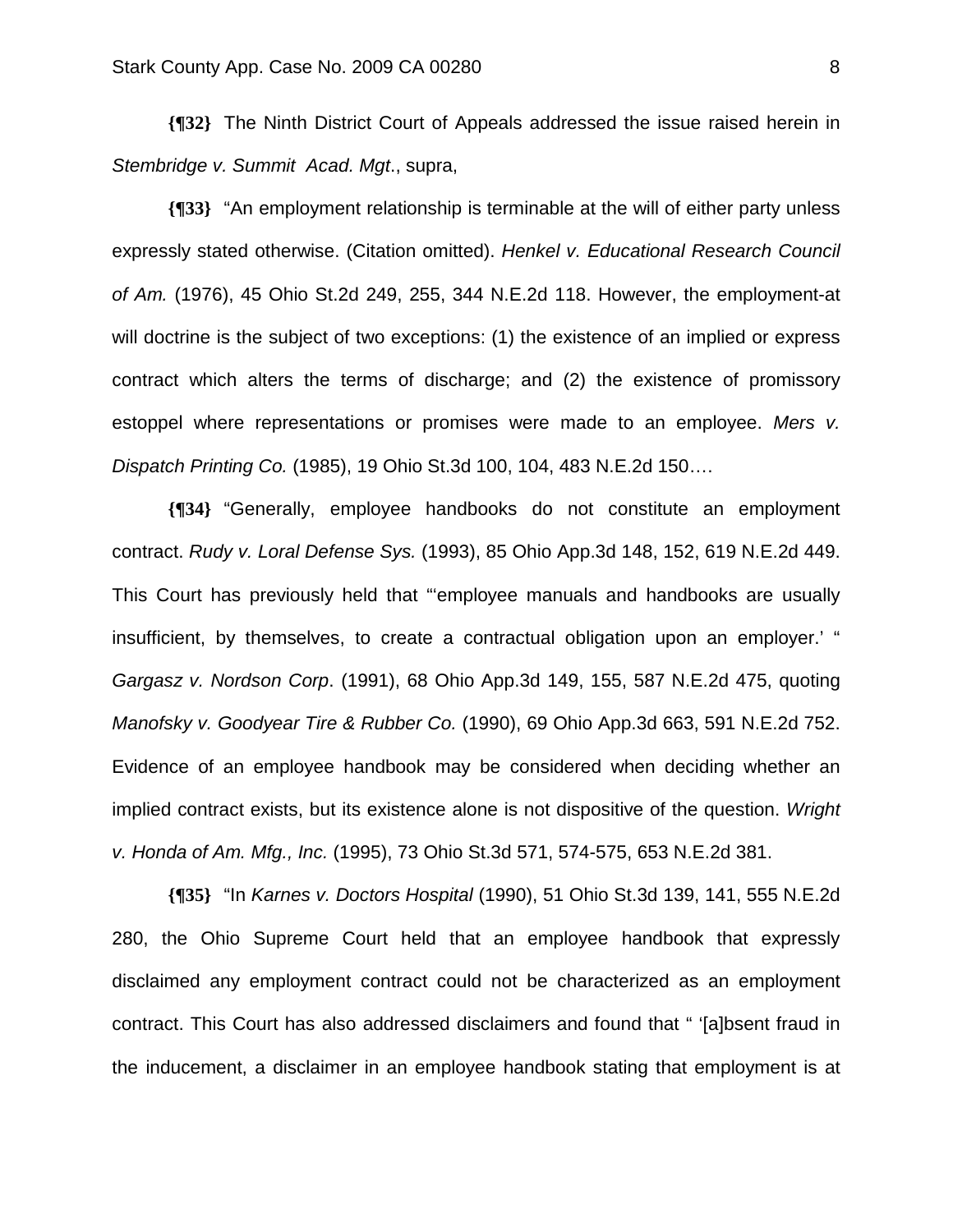will precludes an employment contract other than at will based upon the terms of the employee handbook.' " *Westenbarger v. St. Thomas Med. Ctr.* (June 29, 1994), 9th Dist. No. 16119, at 7, quoting *Wing v. Anchor Media, Ltd. of Texas* (1991), 59 Ohio St.3d 108, 570 N.E.2d 1095, paragraph one of the syllabus." Id. at paragraphs 26-28.

**{¶36}** In the case sub judice, appellant signed an application for employment on January 17, 2002, which clearly stated that any employment would be at-will and that any employee could be discharged with or without cause of notice. In addition, the Handbook Acknowledgement form signed by appellant clearly and unequivocally states as follows**:** 

**{¶37}** "I understand that this handbook is not a contract of employment, express or implied, between Sterilite and me and that I should not view it as such, or a guarantee of employment for any specific duration.

**{¶38}** "I further understand that no manager or representative of Sterilite, other than the president, has the authority to enter into any agreement guaranteeing employment for any specific period of time. I also understand that any such agreement, if made, shall not be valid or enforceable unless it is in a formal written agreement signed by both the president and me."

**{¶39}** Appellant testified during his deposition that he did not read the form before signing it although he had the opportunity to do so. Moreover, as is stated above, the Employee Handbook itself repeatedly refers to the "at-will" nature of employment.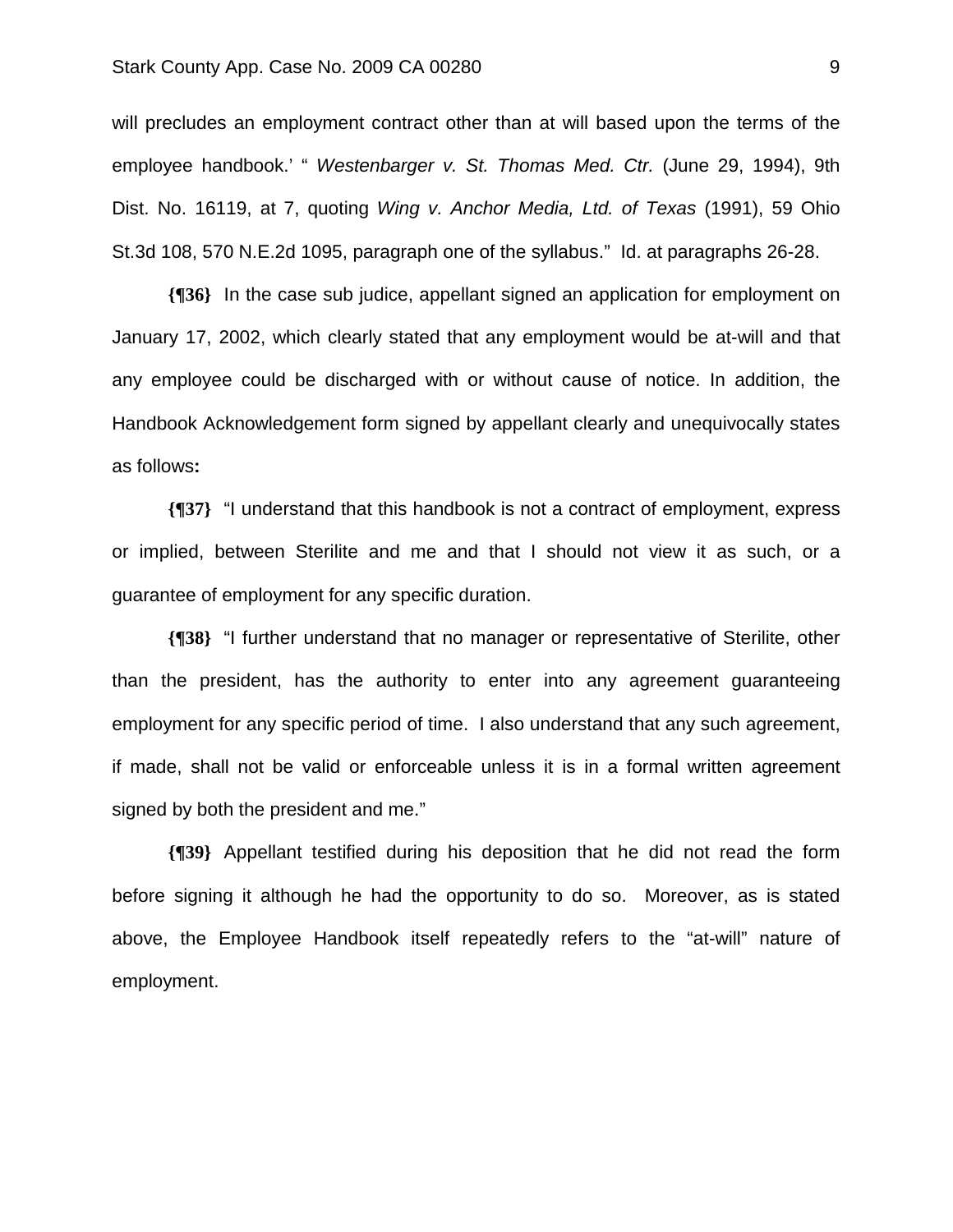**{¶40}** During his deposition, appellant testified that while he did not read the "at will" part of the employment application form, he was verbally told that any employment would be at-will. The following is an excerpt from appellant's deposition testimony:

**{¶41}** "Q. Did you have an opportunity to read it before you signed it?

**{¶42}** "A. I read some of that. But the 'at will,' I didn't' read that part. I knew what that meant meaning they could get rid of you. Plus, I was told verbally that.

**{¶43}** "Q. That they could get rid of you at any time?

**{¶44}** "A. Yes. We can do what we want.

**{¶45}** "Q. And there is nothing else in this document that disagrees with that statement that is there; is that correct?

**{¶46}** "A. Yes.

**{¶47}** "Q. Besides the application, any other promise made either verbally or in writing to you about being employed for a period of time by Sterilite?

**{¶48}** "A. I was told verbally upon this application, you can work as long as you want, but we can get rid of you when we get rid of you.

**{¶49}** "Q. Who told you that?

**{¶50}** "A. What is - - the tall - - the one who works in the office. I don't know her name.

**{¶51}** "Q. But she said they could get rid of you at any time they wanted?

**{¶52}** "A. Absolutely.

**{¶53}** "Q. Okay. That is what she said?

**{¶54}** "A. Right.

**{¶55}** "Q. So they could get rid of you any time they wanted?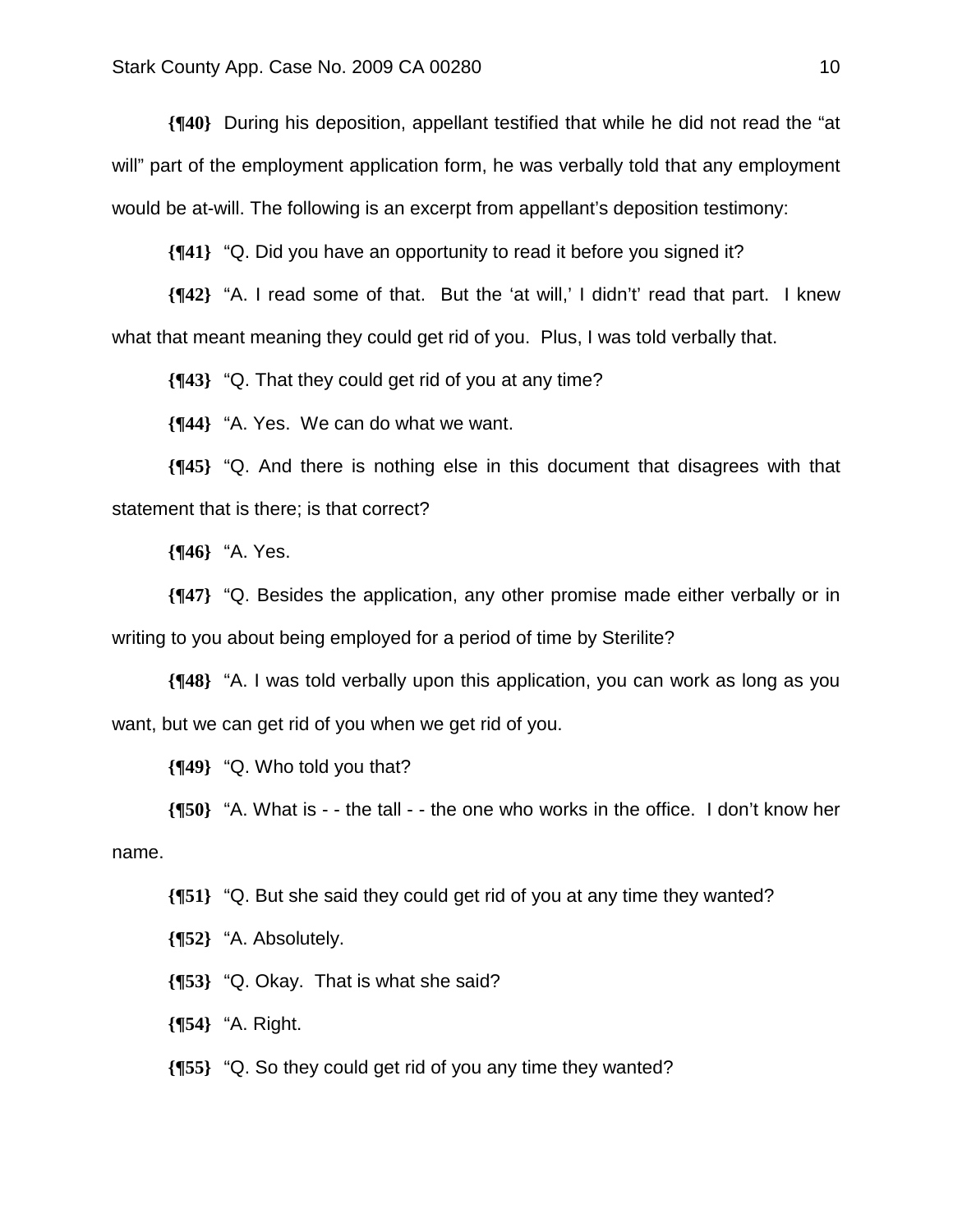**{¶56}** "A. But you can work there as long as you like.

**{¶57}** "Q. Until they get rid of you?

**{¶58}** "A. Yes.

**{¶59}** "Q. And they can decide when to get rid of you?

**{¶60}** "A. Yes.

**{¶61}** "Q. And you say here that there is no verbal statements otherwise; is that correct?

**{¶62}** "'It is further understood that this 'at will' employment relationship may not be changed by any written document or by conduct unless such charge is specifically acknowledged in writing by an authorized executive of this organization.' Do you see that there?

**{¶63}** "A. Yes.

**{¶64}** "Q. And that was on that document when you signed it, even though you chose not to read it?

**{¶65}** "A. Yes.

**{¶66}** "Q. And you had the opportunity to read that if you wanted, but you didn't?

**{¶67}** "A. Yes." Transcript of Appellant's deposition at 66-68.

**{¶68}** Based on the foregoing, we find that the trial court did not err in granting summary judgment to appellee on appellant's implied contract claim. There is no evidence of any implied contract altering the terms of appellant's at-will employment.

**{¶69}** We further find that the trial court did not err in granting summary judgment to appellee on appellant's promissory estoppel claim. The elements necessary to establish a claim for promissory estoppel are: (1) a promise clear and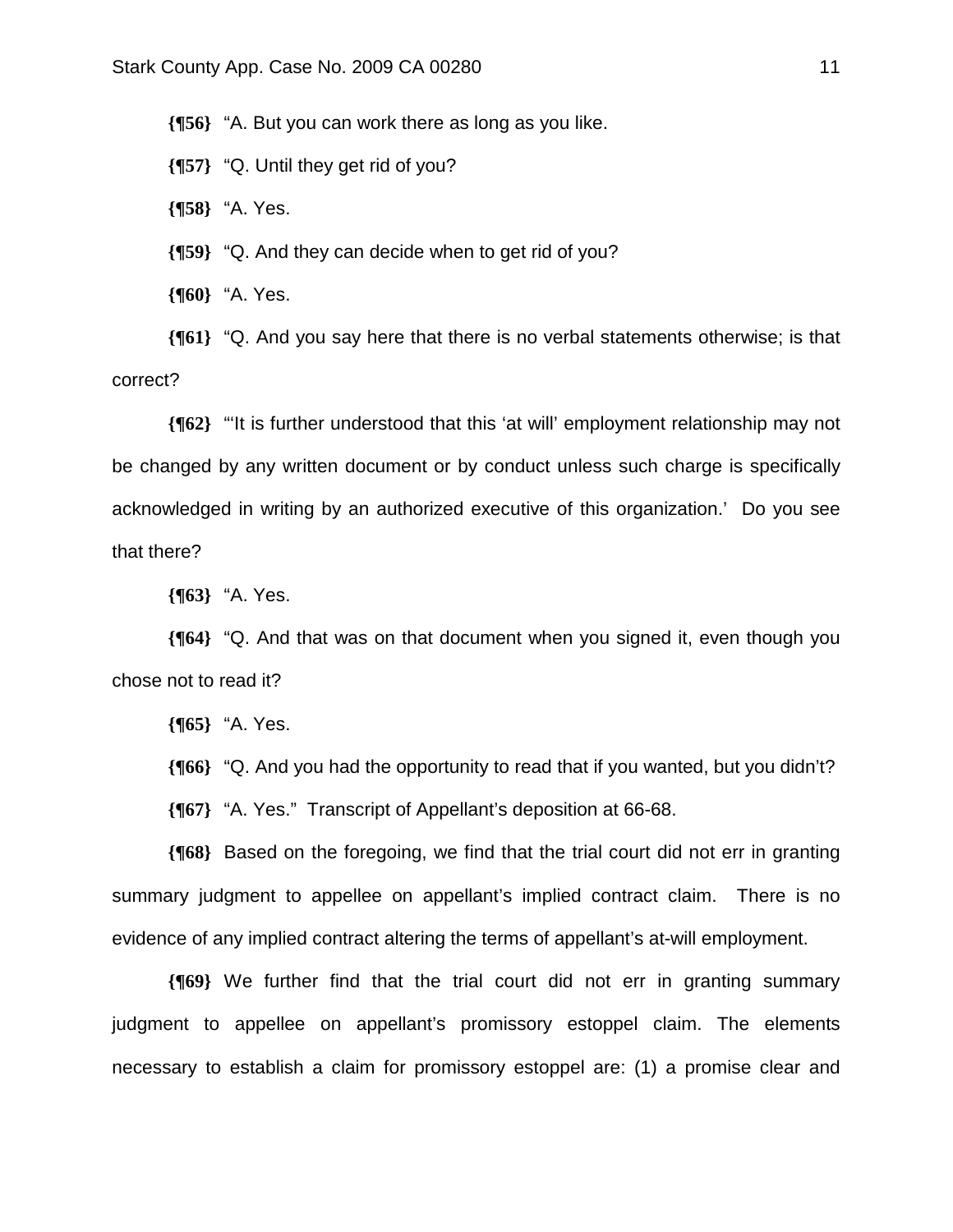unambiguous in its terms; (2) reliance by the party to whom the promise is made; (3) the reliance must be reasonable and foreseeable; and (4) the party claiming estoppel must be injured by the reliance. *Schepflin v. Sprint-United Telephone of Ohio* (April 29, 1997), Richland App.No. 96-CA-62-2, 1997 WL 1102026 at 3-4, citing *Stull v. Combustion Engineering, Inc.* (1991), 72 Ohio App.3d 553, 557, 595 N.E.2d 504.

**{¶70}** Upon our review of the record, we find no evidence that appellant was promised anything when he was hired by appellee. Rather, as is stated above, both the Employee Handbook and the acknowledgement form signed by appellant indicating that he had received the same stress that appellant's employment was at-will and that appellant could be terminated with or without cause or notice. As noted by the trial court, appellant "makes no claims that he relied upon a promise of employment, if one existed, and passed up other employment opportunities." Rather, during his deposition, appellant himself testified that he was never verbally promised any term of employment.

**{¶71}** As is stated above, appellant also has set forth claims of age and race discrimination in his complaint. Under Ohio law, a prima facie case of age or race discrimination may be proved either directly or indirectly. In order to establish a prima facie case of discriminatory treatment under R.C. 4112.02(A), a plaintiff must prove that (1) he or she is a member of a protected class,<sup>2</sup> (2) he or she suffered an adverse employment action, (3) he or she was qualified for the position he or she held, and (4) he or she was either replaced by someone outside the protected class or was treated less favorably than a similarly situated employee not in the protected class. See *McDonnell Douglas Corp. v. Green* (1973), 411 U.S. 792, 802, 93 S.Ct. 1817, 1824 and

1

 $2$  With respect to age discrimination claims, the statutorily protected class is 40 years of age or older. See R.C. 4112.14(A).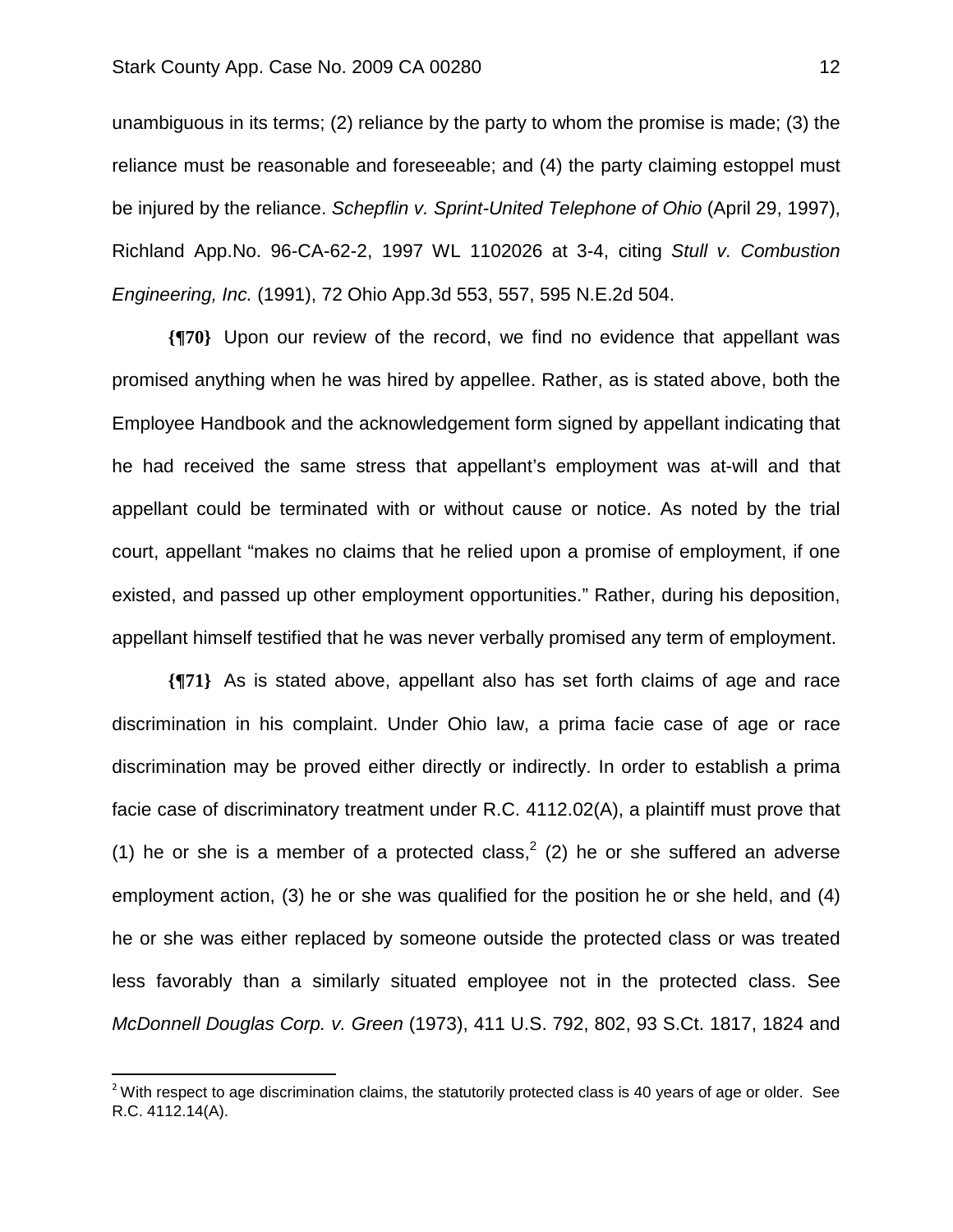*Plumbers and Steamfitters Joint Apprenticeship Committee v. Ohio Civil Rights Commission* (1981), 66 Ohio St.2d 192, 421 N.E.2d 128. Once an employee establishes a prima facie case of discrimination, the burden shifts to the employer to provide some legitimate, nondiscriminatory reason for the action taken. *Kohmescher v. Kroger Co.* (1991), 61 Ohio St.3d 501, 503, 575 N.E.2d 439. If the employer establishes a nondiscriminatory reason, the employee then bears the burden of showing the employer's proffered reason was a pretext for impermissible discrimination. *Cruz v. South Dayton Urological Associates, Inc.* (1997), 121 Ohio App.3d 655, 659, 700 N.E.2d 675. The employee must prove the employer's nondiscriminatory reason was false and discrimination was the real reason for the action taken. *Wagner v. Allied Steel & Tractor Co.* (1995), 105 Ohio App.3d 611, 617, 664 N.E.2d 987. Mere conjecture the employer's proffered reason is pretext is insufficient to withstand a summary judgment motion. *Surry v. Cuyahoga Community College,* 149 Ohio App.3d 528, 2002-Ohio-5356, 778 N.E.2d 91, at ¶ 24. To avoid summary judgment, the plaintiff must produce some evidence the defendant's proffered reasons were factually untrue. *Id.* 

**{¶72}** In the case sub judice, we find that appellant has failed to establish a prima facie case of race and/or age discrimination. There is no dispute that appellant, as an over 40 year old African-American, is a member of two protected classes (age and race) and that he was terminated. However, appellant has not shown that he was qualified for the position he held or that he was either replaced by someone outside the protected class or was treated less favorably than a similarly situated employee not in the protected class. As is stated above, appellant received eight Employee Warning Notices indicating that his work was defective and that appellant was careless.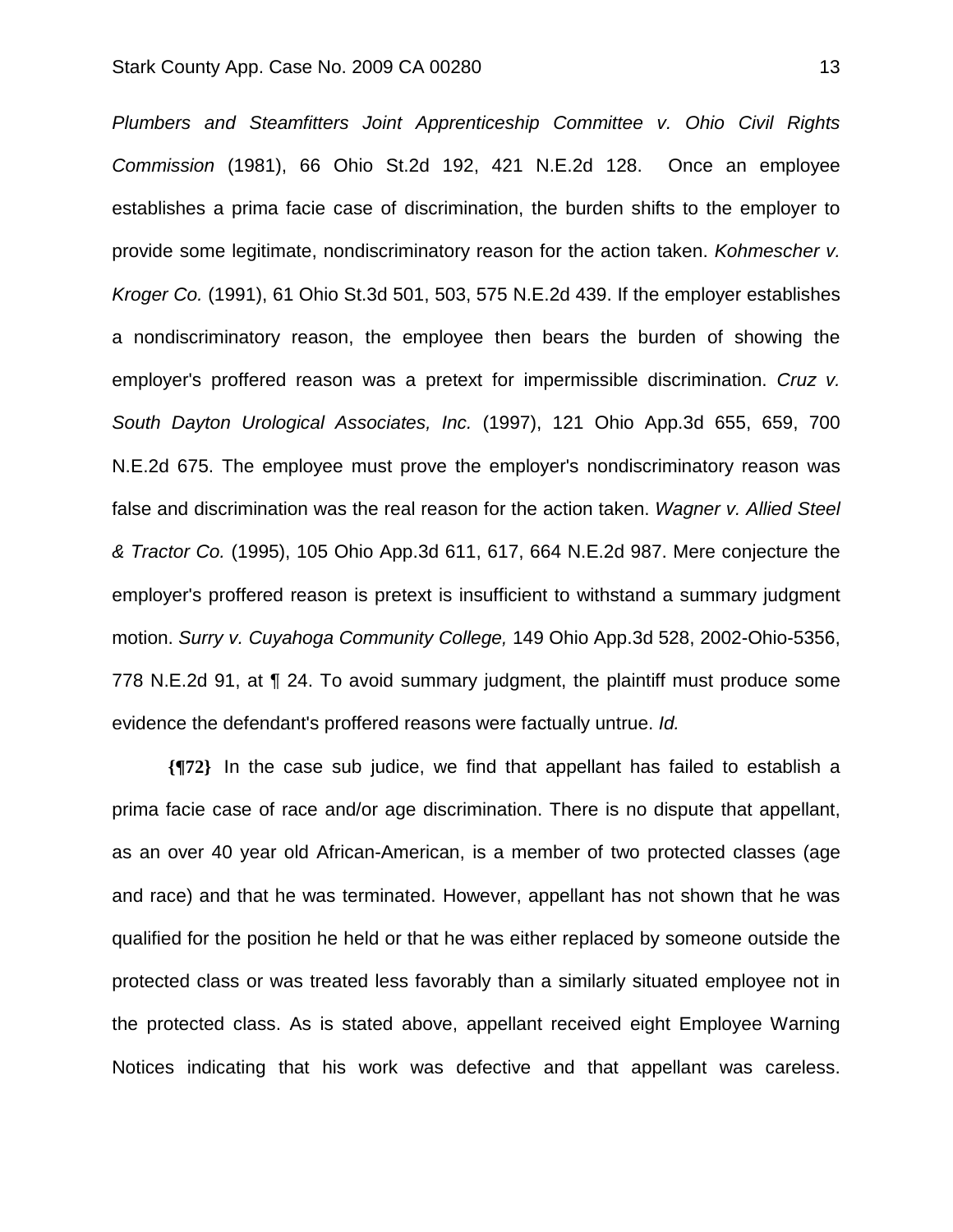Appellant also was disciplined for engaging in altercations with other employees. The record thus supports the conclusion that appellant was not qualified for the position. While appellant maintains that he was replaced by a person outside his protected classes of race and/or age, appellant has failed to produce any evidence whatsoever to support his allegation. Appellant also has failed to point this Court to any evidence that he was treated less favorably than a similarly situated employee who was not in the protected class. With respect to the incident involving Harold Taylor, appellant testified that it was his understanding that Taylor was terminated the same day that appellant was terminated. Appellant also testified that as a result of the incident on May 24, 2005, two other employees, one who was Caucasian, also received a three day suspension along with appellant. Appellant testified that the suspension was appropriate.

**{¶73}** Assuming, arguendo, that appellant established a prima facie case of either race and/or age discrimination, we concur with the trial court that appellee proffered a legitimate reason for appellant's termination and that appellant has produced no evidence showing that such reason was pretextual. Once again, this Court notes that appellant has an extensive disciplinary record involving defective work, carelessness, lateness/tardiness and absences and was advised on about March 2, 2006 that, due to same, his job was in jeopardy and that he would lose his job if appellee "need[ed] to address a situation of a similar nature with you." Simply put, the incident on September 8, 2006 was the proverbial "last straw."

**{¶74}** Based on the foregoing, we find that the trial court did not err in granting appellee's Motion for Summary Judgment with respect to appellant's race and age discrimination claims.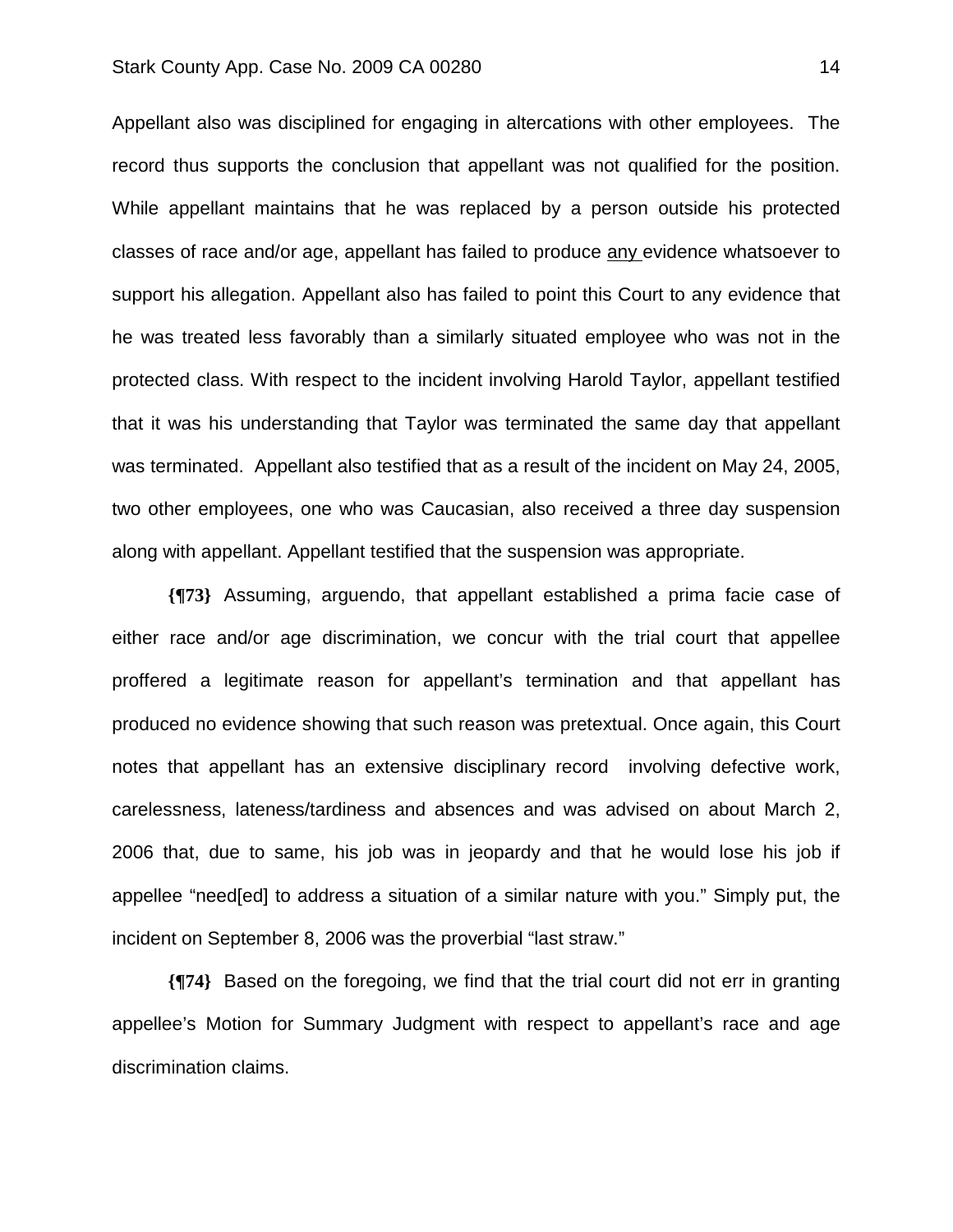**{¶75}** Appellant's final claim is for intentional infliction of emotional distress. To state a claim for intentional infliction of emotional distress, a plaintiff must be able to establish that: (1) the defendant either intended to cause emotional distress, or knew or should have known that its actions would result in serious emotional distress; (2) defendant's conduct was so extreme and outrageous as to go beyond all possible bounds of decency, and would be considered utterly intolerable in a civilized community; (3) defendant's actions proximately caused injury to plaintiff; and (4) the mental anguish plaintiff suffered is serious and of such a nature that no reasonable person could be expected to endure. *Ashcroft v. Mt. Sinai Medical Center* (1990), 68 Ohio App.3d 359, 366, 588 N.E.2d 280.

**{¶76}** The Ohio Supreme Court has described the outrageous behavior that supports this type of claim as requiring something beyond a "tortious or even criminal" intent to cause harm. *Yeager v. Local Union 20,* (1983) 6 Ohio St.3d 369, 374-75, 453 N.E.2d 666 (1983), abrogated on other grounds by *Welling v. Weinfeld,* 113 Ohio St.3d 464, 2007-Ohio-2451, 866 N.E.2d 1051. It is not sufficient for a plaintiff to set forth facts tending to prove that the defendant's "conduct has been characterized by 'malice,' or a degree of aggravation which would entitle the plaintiff to punitive damages for another tort." *Id.*

**{¶77}** Appellant, in his brief, argues that his discharge came without any warning and caused him to experience loss of sleep, extreme nervousness and emotional distress. However, there is no evidence in the record supporting such assertions. As is stated above, appellant, before he was terminated, received numerous warnings and was disciplined on several occasions. As is stated above, he received two separate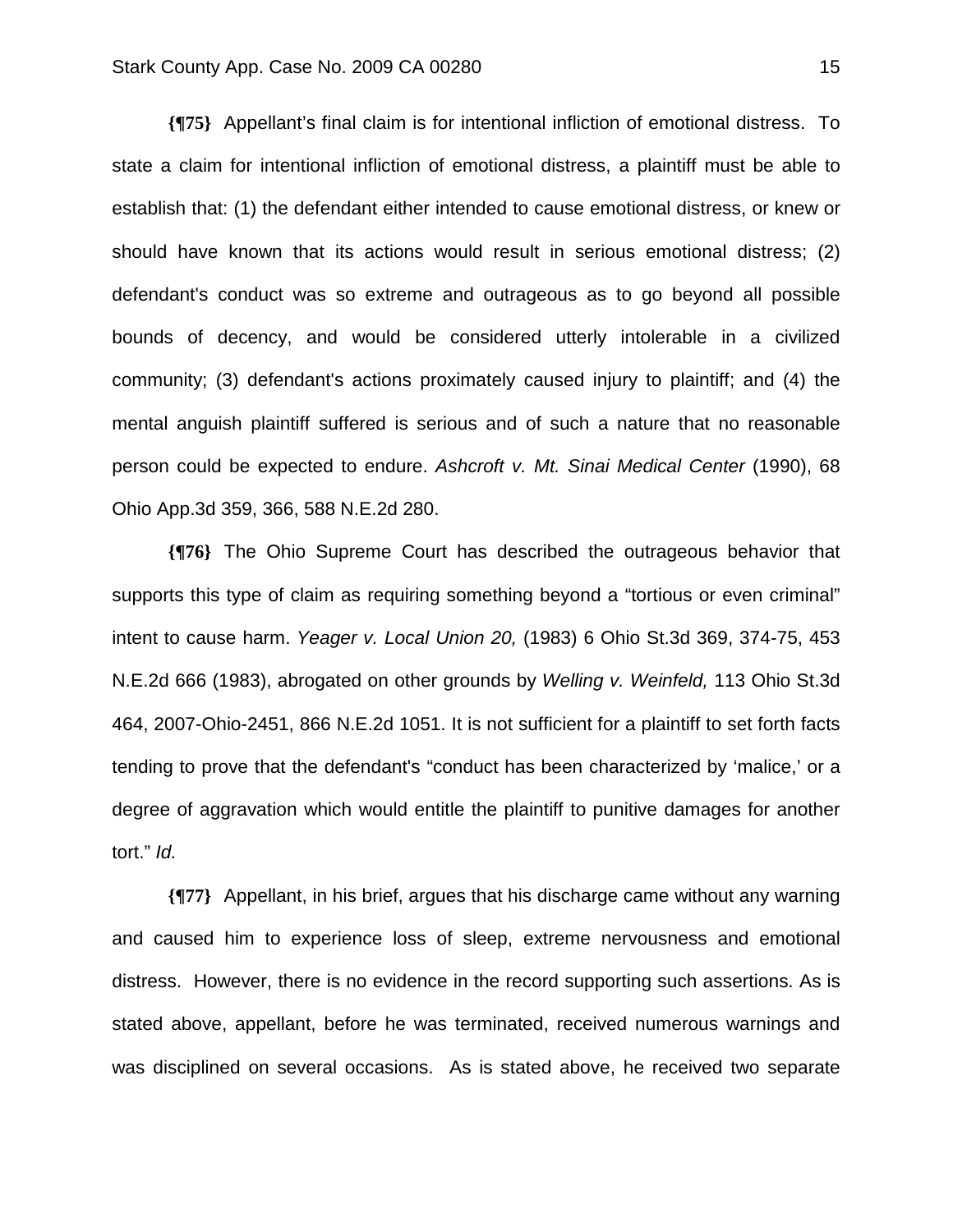three day suspensions that he admitted were appropriate. Moreover, appellant was informed on or about March 2, 2006 that his job was in jeopardy and that any further disciplinary problems would result in his termination. As noted by the trial court, appellant's "termination cannot have reasonably come to a surprise to him, as, even after he received the [March 2, 2006] Letter of Concern, he was involved in an altercation with another employee." We concur that appellant has failed to set forth facts showing that appellee's conduct in terminating appellant based on his extensive disciplinary record and altercations was so extreme and outrageous as to go beyond all possible bounds of decency, and would be considered utterly intolerable in a civilized community. Finally, we note that appellant, when asked during his deposition to explain the basis for his intentional infliction of emotional distress claim, testified that he was picked on "just about" every day and that this was the basis for his claim. There is no testimony to the effect that appellant suffered nervousness, loss of sleep or emotional distress.

**{¶78}** Based on the foregoing, we find that the trial court did not err in granting appellee summary judgment on appellant's intentional infliction of emotional distress claim.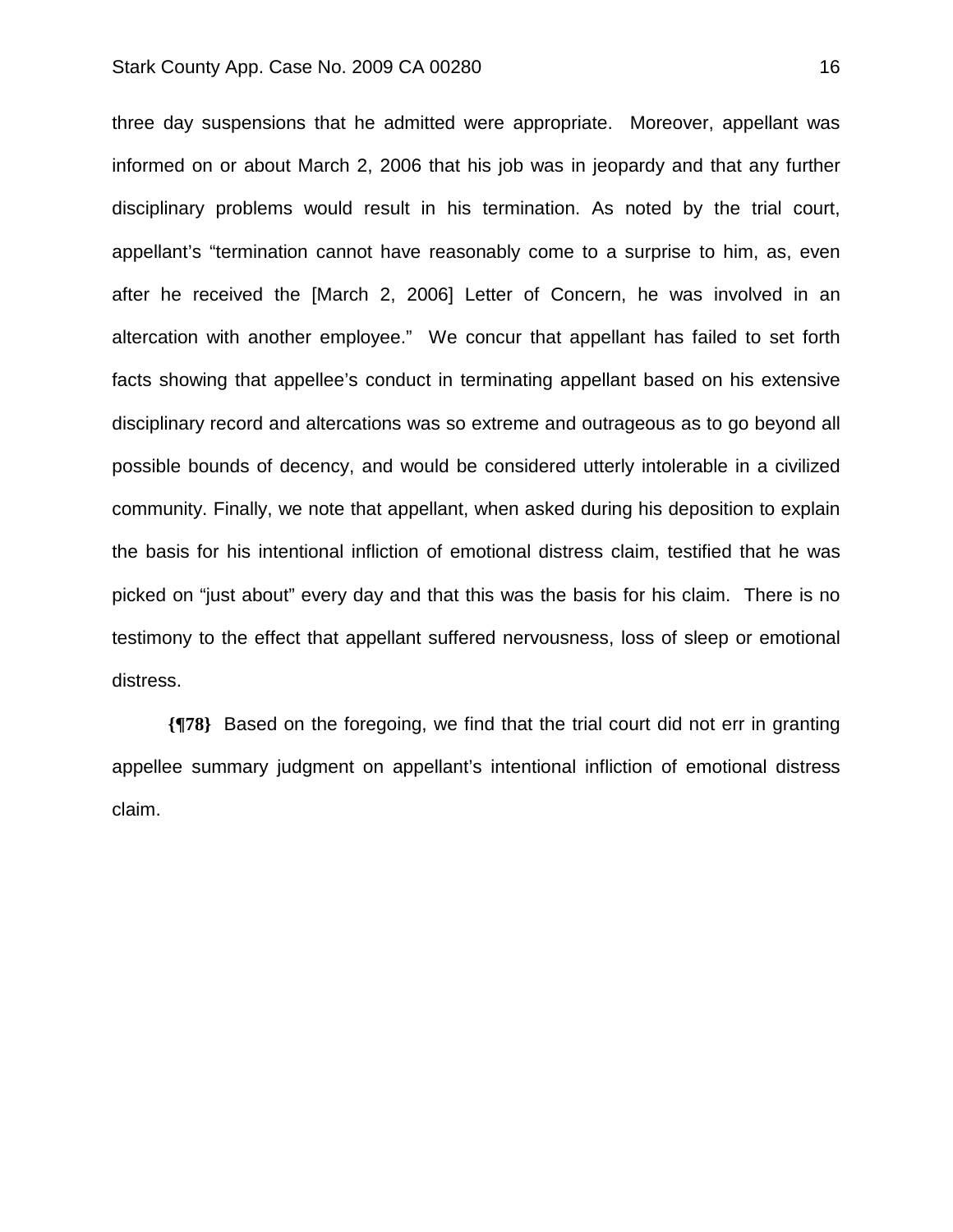**{¶79}** Appellant's sole assignment of error is, therefore, overruled.

**{¶80}** Accordingly, the judgment of the Stark County Court of Common Pleas is affirmed.

By: Edwards, P.J.

Hoffman, J. and

Delaney, J. concur

JUDGES

\_\_\_\_\_\_\_\_\_\_\_\_\_\_\_\_\_\_\_\_\_\_\_\_\_\_\_\_\_\_

\_\_\_\_\_\_\_\_\_\_\_\_\_\_\_\_\_\_\_\_\_\_\_\_\_\_\_\_\_\_

\_\_\_\_\_\_\_\_\_\_\_\_\_\_\_\_\_\_\_\_\_\_\_\_\_\_\_\_\_\_

JAE/d0508